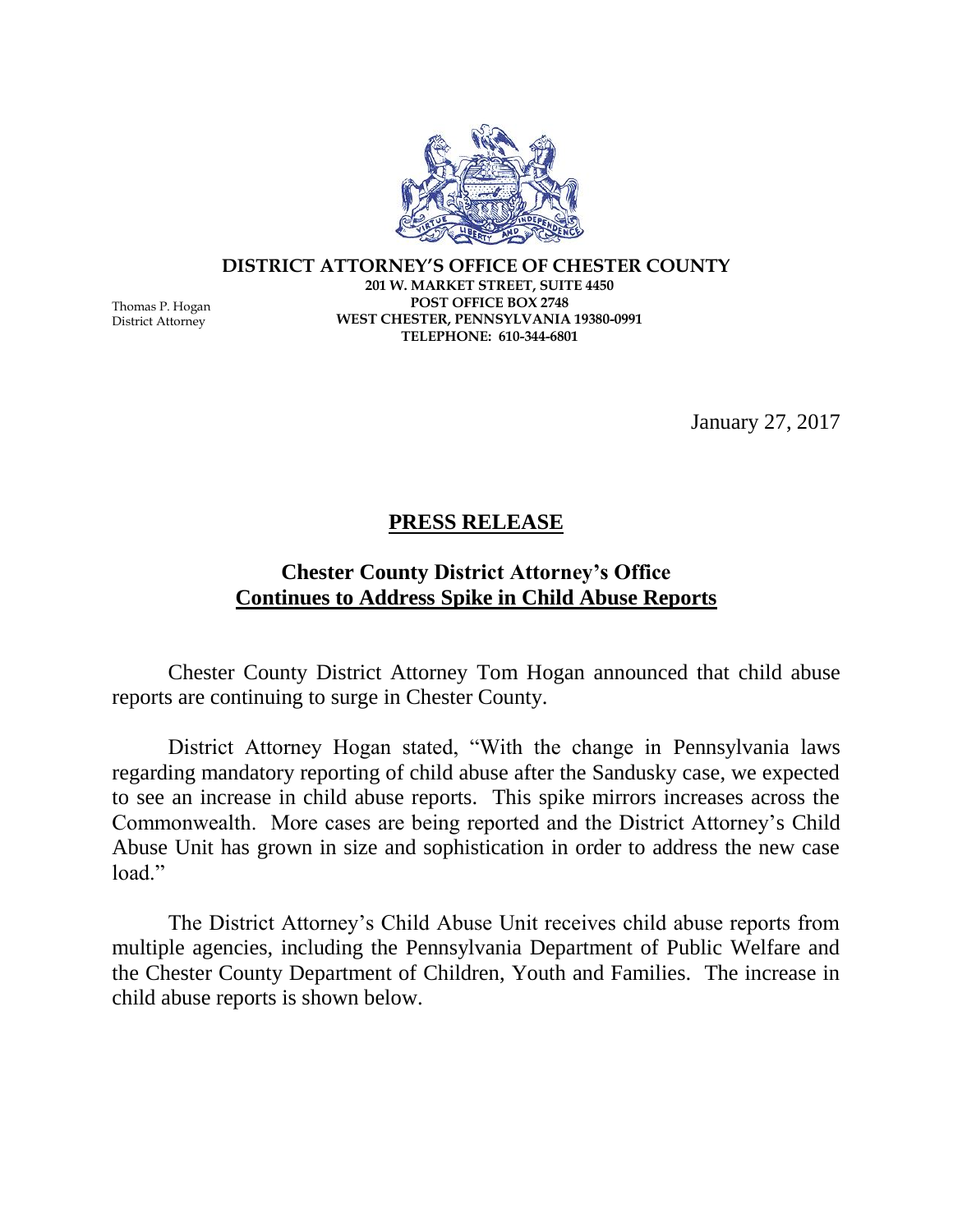| <b>Chester County Child Abuse Reports</b> |                |
|-------------------------------------------|----------------|
| Year                                      | <b>Reports</b> |
| 2013                                      | 291            |
| 2014                                      | 414            |
| 2015                                      | 1,306          |
| 2016                                      | 1,681          |

The yearly total of child abuse reports in Chester County are as follows:

The increase in reports has resulted in a corresponding increased workload for the Child Abuse Unit and the local police departments. When there is a report of serious child abuse, the child victims usually are interviewed at the Children's Advocacy Center in the District Attorney's Office, a safe location specifically designed to be kid-friendly. The interviews are conducted by forensic interviewers, detectives who are specially trained to deal with children.

The number of forensic interviews of children conducted in Chester County also increased significantly. The chart below shows this increase.

> **Chester County Forensic Interviews Year Reports** 2014 233 2015 251 2016 358

In order to address the additional work, the District Attorney's Office has prioritized child abuse resources. In 2013, these were two prosecutors and two detectives (one investigator and one supervisor) assigned to the DA's Child Abuse Unit. As of 2017, the Child Abuse Unit has four prosecutors and four detectives (three investigators and one supervisor) assigned, effectively doubling in size. The Chester County Commissioners previously authorized hiring an extra detective specifically to address child abuse cases.

Michele Kichline, Chair of the Chester County Commissioners, stated, "As the District Attorney has noted, we expected to see an increase in reports of child abuse because of the change in state laws, but those expectations don't make it any